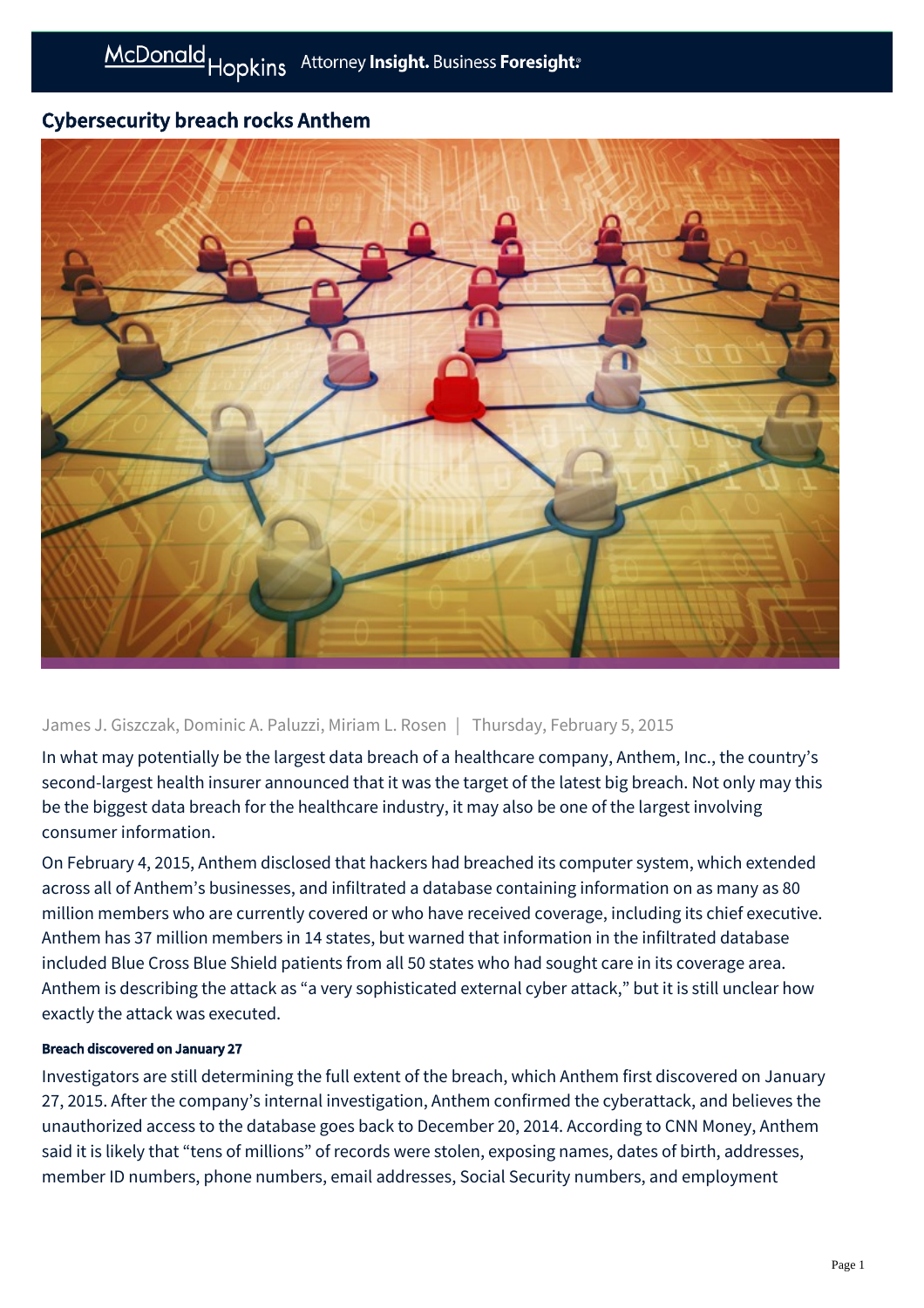information. While some of the member data may also include income information, at this point the breach does not appear to involve medical or financial information, such as credit card or bank account information.

While there is never a good time for a data breach, the timing could not have been worse for Anthem, as they are currently working on signing up thousands of people in Affordable Care Act coverage before the February 15th deadline.

### Anthem's response plan

Anthem's response to the breach included promptly notifying the FBI of suspicious network activity. In these situations, a company's ability to quickly and effectively respond to a breach is critical because hackers can quickly destroy critical evidence necessary to determine the guilty party. As part of its response, Anthem has established a website and a toll-free number for member questions. While some Anthem customers received an email notification about the incident on February 4, 2015, from Anthem's CEO, the company said it would begin notifying others in the coming weeks through written notification in the mail.

## Takeaways

The last year has been littered with an increasing number of sophisticated cyber hacks — each new one seemingly competing against the last to be the biggest and the most severe. Although the retail (Staples, Target, and Home Depot), financial (JPMorgan Chase), and entertainment (Sony) industries have already been significantly impacted, this Anthem breach is potentially the biggest one to hit the healthcare industry to date.

As the number of cyberattacks continues to rise and fill our newsfeeds, it is no wonder the FBI now puts cybercrime as one of its top law enforcement activities, according to The New York Times. This also explains why President Obama recently proposed a new law, which includes dramatically increasing spending on cybersecurity to \$14 billion.

# Do you have a response plan?

For companies large and small, this breach is yet another reminder of the importance of having a response plan in place prior to a breach. Proactive measures, like putting together a response plan and conducting exercises with key players to ensure everyone understands their role, are imperative for a company to quickly and effectively respond to a breach. Unfortunately, it now seems that it is no longer a matter of whether a company will be hacked, but when it will be hacked. Faced with this reality, your next steps are clear: Be vigilant. Be prepared.

#### Suggestions for individuals affected by the Anthem breach

For potentially impacted individuals, the following are some suggestions of what you can do to further protect yourself from the potential adverse effects of this type of data breach:

- Place a fraud alert on your credit account with one of the major credit monitoring companies (Equifax, TransUnion or Experian).
- Consider placing a security freeze on your credit files.
- Always remain vigilant in reviewing your financial account statements for fraudulent or irregular activity on a regular basis.
- Do not respond to any emails or phone calls asking for any of your personally identifiable information